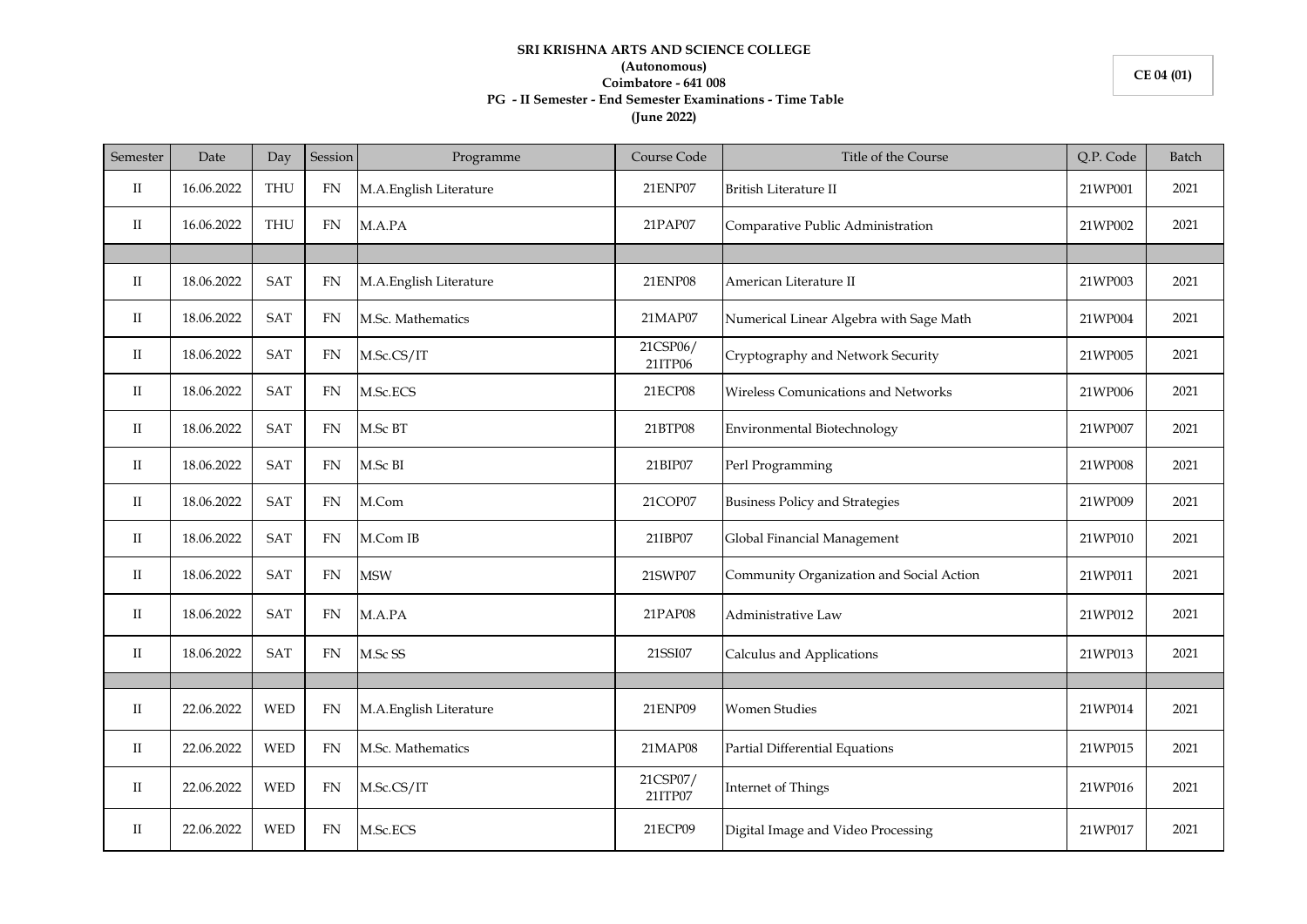| Semester             | Date       | Day        | Session    | Programme              | Course Code         | Title of the Course                                   | Q.P. Code | Batch |
|----------------------|------------|------------|------------|------------------------|---------------------|-------------------------------------------------------|-----------|-------|
| П                    | 22.06.2022 | <b>WED</b> | ${\rm FN}$ | M.Sc BT                | 21BTP09             | Bioprocess Engineering and Technology                 | 21WP018   | 2021  |
| П                    | 22.06.2022 | <b>WED</b> | FN         | M.Sc BI                | 21BIP08             | Biomolecular Structure and Interaction                | 21WP019   | 2021  |
| $_{\rm II}$          | 22.06.2022 | <b>WED</b> | FN         | M.Com                  | 21COP08             | <b>Applied Cost Accounting</b>                        | 21WP020   | 2021  |
| П                    | 22.06.2022 | <b>WED</b> | FN         | M.Com IB               | 21IBP08             | Marine Logistics                                      | 21WP021   | 2021  |
| $_{\rm II}$          | 22.06.2022 | <b>WED</b> | FN         | <b>MSW</b>             | 21SWP08             | Social Welfare Administration and Social Legislations | 21WP022   | 2021  |
| П                    | 22.06.2022 | <b>WED</b> | FN         | M.A.PA                 | 21PAP09             | Human Resource Management                             | 21WP023   | 2021  |
| П                    | 22.06.2022 | <b>WED</b> | FN         | M.Sc SS                | 21SSI08             | Object Oriented Programming using C++                 | 21WP024   | 2021  |
|                      |            |            |            |                        |                     |                                                       |           |       |
| П                    | 25.06.2022 | SAT        | <b>FN</b>  | M.A.English Literature | 21ENP10             | Principels of Journalism                              | 21WP025   | 2021  |
| П                    | 25.06.2022 | SAT        | FN         | M.Sc. Mathematics      | 21MAP09             | <b>Fluid Dynamics</b>                                 | 21WP026   | 2021  |
| П                    | 25.06.2022 | SAT        | FN         | M.Sc.CS/IT             | 21CSP08/<br>21ITP08 | Compiler Design                                       | 21WP027   | 2021  |
| П                    | 25.06.2022 | <b>SAT</b> | FN         | M.Sc.ECS               | 21ECP10             | <b>Embedded Systems</b>                               | 21WP028   | 2021  |
| П                    | 25.06.2022 | SAT        | FN         | M.Sc BT                | 21BTP10             | Genetic Engineering and Bioethics                     | 21WP029   | 2021  |
| П                    | 25.06.2022 | SAT        | FN         | M.Sc BI                | 21BIP09             | Web Designing                                         | 21WP030   | 2021  |
| П                    | 25.06.2022 | SAT        | ${\rm FN}$ | M.Com                  | 21COP09             | Management Information System                         | 21WP031   | 2021  |
| П                    | 25.06.2022 | SAT        | FN         | M.Com IB               | 21IBP09             | Global Marketing                                      | 21WP032   | 2021  |
| П                    | 25.06.2022 | SAT        | ${\rm FN}$ | <b>MSW</b>             | 21SWP09             | Corporate Social Responsibility                       | 21WP033   | 2021  |
| $\rm II$             | 25.06.2022 | SAT        | ${\rm FN}$ | M.A.PA                 | 21PAP10             | Public Financial Administration                       | 21WP034   | 2021  |
| $\scriptstyle\rm II$ | 25.06.2022 | SAT        | FN         | M.Sc SS                | 21SSI09             | Data Structures and Algorithms                        | 21WP035   | 2021  |
|                      |            |            |            |                        |                     |                                                       |           |       |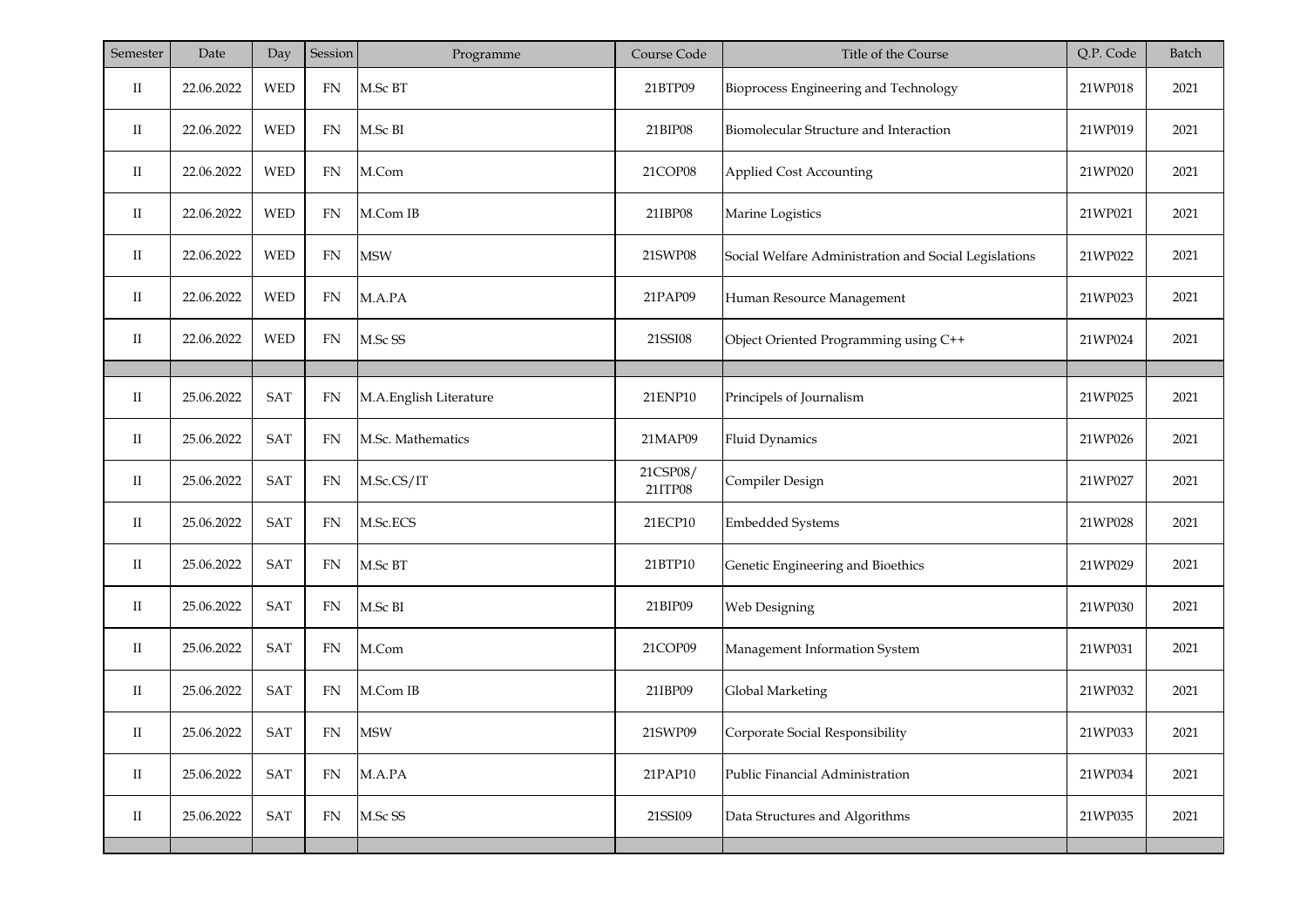| Semester             | Date       | Day                         | Session    | Programme              | Course Code | Title of the Course                                  | Q.P. Code | Batch |
|----------------------|------------|-----------------------------|------------|------------------------|-------------|------------------------------------------------------|-----------|-------|
| $_{\rm II}$          | 29.06.2022 | <b>WED</b>                  | ${\rm FN}$ | M.A.English Literature | 21ENP11     | Linguistic and English Language Teaching             | 21WP036   | 2021  |
| $_{\rm II}$          | 29.06.2022 | <b>WED</b>                  | FN         | M.Sc. Mathematics      | 21GEP08     | RDBMS using Oracle                                   | 21WP037   | 2021  |
| $\scriptstyle\rm II$ | 29.06.2022 | <b>WED</b>                  | FN         | M.Sc.CS/IT             | 21GEP25     | Robotics and Arduino Programming                     | 21WP038   | 2021  |
| $_{\rm II}$          | 29.06.2022 | <b>WED</b>                  | <b>FN</b>  | M.Sc.ECS               | 21GEP11     | Android Programming                                  | 21WP039   | 2021  |
| $\rm{II}$            | 29.06.2022 | <b>WED</b>                  | FN         | M.Sc BT/BI             | 21GEP03     | Biological Statistics and Research Methodology       | 21WP040   | 2021  |
| $\rm{II}$            | 29.06.2022 | <b>WED</b>                  | FN         | M.Com/ M.Com IB        | 21GEP04     | Quantitative Techniques                              | 21WP041   | 2021  |
| $\rm{II}$            | 29.06.2022 | WED                         | ${\rm FN}$ | <b>MSW</b>             | 21GEP05     | <b>Statistical Methods</b>                           | 21WP042   | 2021  |
| $\rm II$             | 29.06.2022 | <b>WED</b>                  | ${\rm FN}$ | M.A.PA                 | 21GEP01     | Quantitative Aptitude                                | 21WP043   | 2021  |
| $\rm II$             | 29.06.2022 | <b>WED</b>                  | FN         | M.Sc SS                | 21GEP21     | <b>Embedded Systems</b>                              | 21WP044   | 2021  |
|                      |            |                             |            |                        |             |                                                      |           |       |
| П                    | 02.07.2022 | SAT                         | FN         | M.A.English Literature | 21ENP12     | Self Study Paper-Fiction                             | 21WP045   | 2021  |
| $_{\rm II}$          | 02.07.2022 | SAT                         | FN         | M.Sc. Mathematics      | 21MAP11     | Numerical Analysis                                   | 21WP046   | 2021  |
| $\rm II$             | 02.07.2022 | SAT                         | <b>FN</b>  | M.Sc. Mathematics      | 21MAP12     | <b>Inferential Statistics</b>                        | 21WP047   | 2021  |
| $\rm{II}$            | 02.07.2022 | SAT                         | FN         | M.Sc. (CS/IT)          | 21CSP21     | Artificial Intelligence                              | 21WP048   | 2021  |
| $\rm{II}$            | 02.07.2022 | SAT                         | <b>FN</b>  | M.Sc. (CS/IT)          | 21ITP21     | Data Science and Big Data Analytics                  | 21WP049   | 2021  |
| $_{\rm II}$          | 02.07.2022 | SAT                         | FN         | M.Sc.ECS               | 21ECP18     | Robotics and Automation                              | 21WP050   | 2021  |
| $\rm II$             | 02.07.2022 | SAT                         | FN         | M.Sc BT                | 21BTP14     | Biomolecules and Nanotechnology: Bionanotechnology   | 21WP051   | 2021  |
| $_{\rm II}$          | 02.07.2022 | $\ensuremath{\mathsf{SAT}}$ | FN         | M.Sc BI                | 21BIP13     | Genetic Modifications and Interactions: Metabolomics | 21WP052   | 2021  |
| $_{\rm II}$          | 02.07.2022 | SAT                         | FN         | M.Com                  | 21COP11     | Option I - Marketing: Brand Management               | 21WP053   | 2021  |